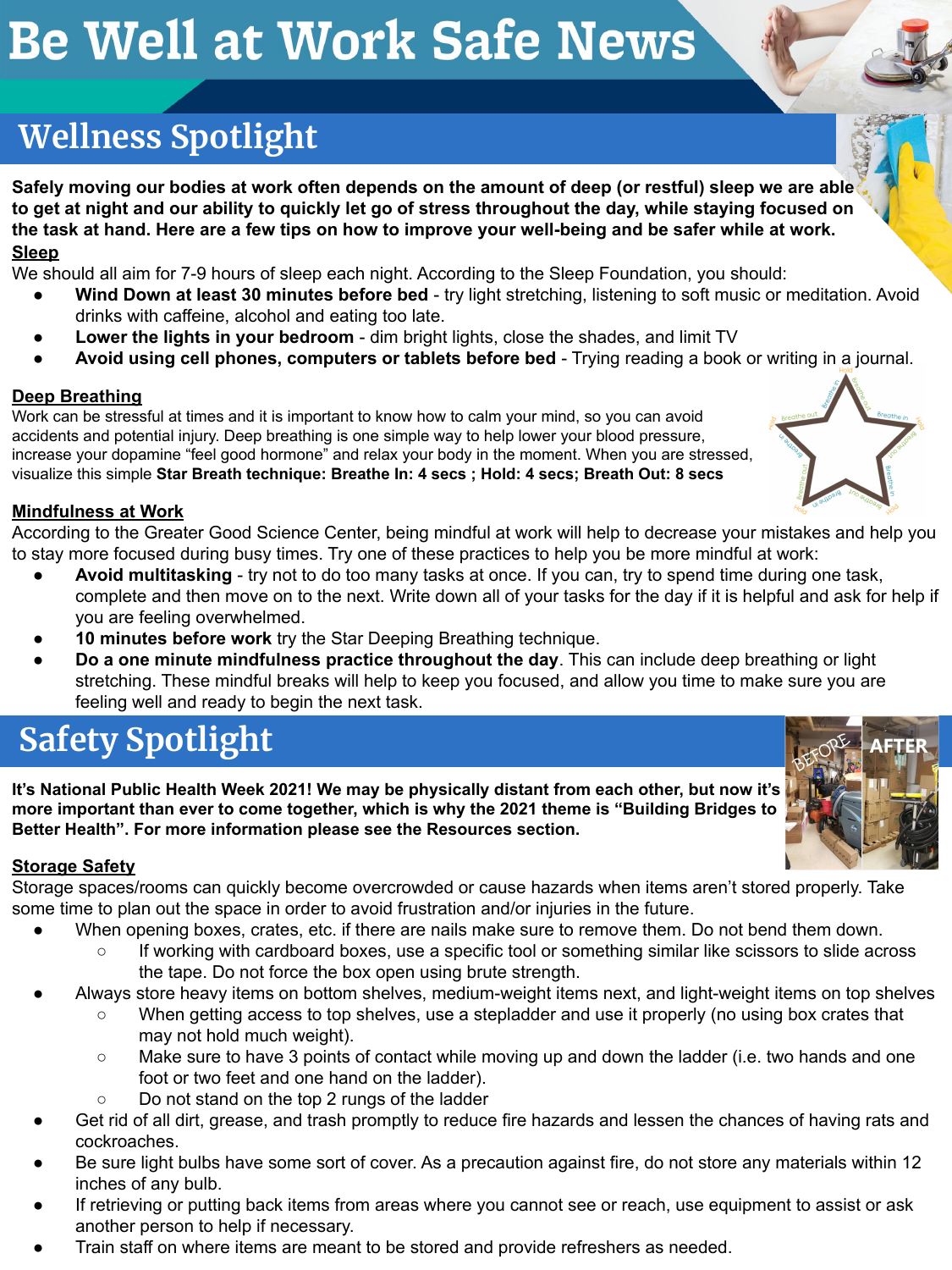# **Ergonomics Spotlight**

### **Carrying and Lifting Body Mechanics**

- Place lightweight items on top shelves, frequently used items on shelves between shoulders/knees and heavy items on the floor or risers
- Use the provided sturdy ladder/step stool to get lightweight items placed above shoulder height
- Lower the body by bending the knees/hips and keeping the back straight
- Minimize twisting and bending by placing frequently accessed items at the front of the shelving units
- For safer/easier transport for items, use manual material equipment such as carts, hand trucks and dollies



# *Quiz Name:*

#### **DIRECTIONS:**

Complete the quiz verbally together in a group, if possible, You can project the e-version using an LCD projector and laptop, instead of printing it out. Your Supervisor or Wellness Leader will email a photo of the group to Stephanie Ngan of the BWAW Safe Newsletter team: [sngan@berkeley.edu](mailto:sngan@berkeley.edu) or Cori Evans corievans@berkeley.edu.

- **1. Place heavy boxes and bags on the top shelves.**
	- a. True
	- b. False

#### **2. When lifting and carrying items from the storage area, it is best to:**

- a. Use a cart, dolly or hand truck
- b. Carry heavy items with your arms only
- c. Slide them along the floor while bending over at the back
- d. All of the above
- e. None of the above

#### **3. You've started to notice one of the storage areas is filling up with empty cardboard boxes, trash, and greasy spots. You decide to:**

- a. Inform your supervisor
- b. Leave the space as is and just continue on with your normal work
- c. If there's enough time, help out by taking the cardboard out to the recycle area and ask assigned staff to help clean up the space
- d. Options "a" and "c"

**4. I'm in a rush but I need something on the top shelf. I'm just going to skip the ladder, go on my tip-toes and try to reach as high as I can.**

- a. True
- b. False

#### **5. Before bed, I should try to do three of the following:**

- a. Play video games, Wind down 30 minutes before bedtime, Avoid Using Cell Phones
- b. Wind down 30 minutes before bedtime, Lower the lights in the room, Avoid Using Cell Phones
- c. Drink Caffeine, Use a cell phone to play games, Start a new project

#### **6. The Star Breath technique can help you to stay focused, calm and lower your stress before, during, and after work.**

- a. True
- b. False



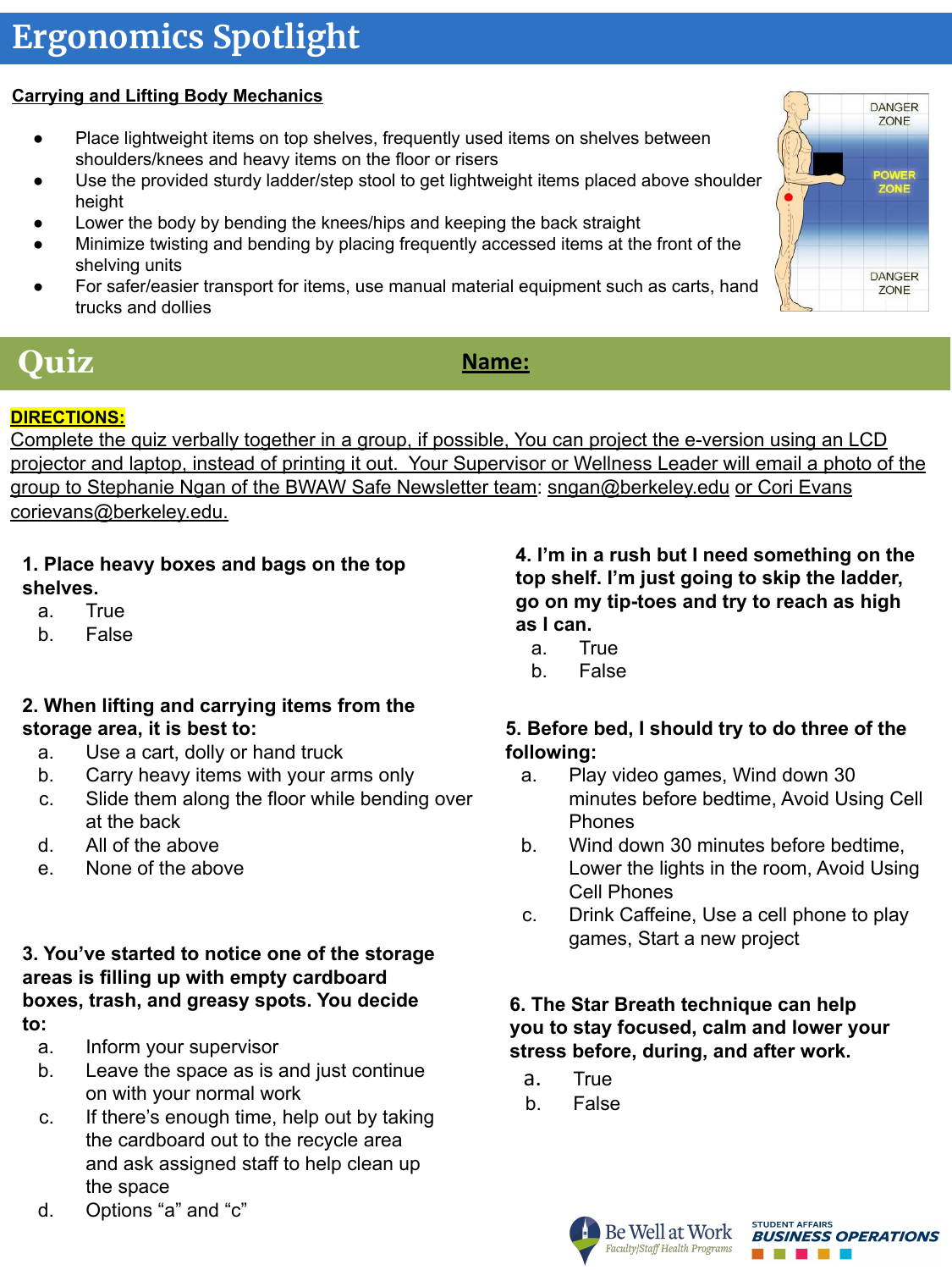### **Resources**

#### **Latest Covid info + some FAQs**

- 1. If I've been vaccinated, do I still need to wear a mask?
	- a. Yes, even if you've been vaccinated please continue to wear a mask while at work and in public spaces.
- 2. Can I still get a vaccine on campus?
	- a. Since the state of California switched to Blue Shield, campus no longer has as much control over delivering vaccines to staff. If you have not yet received the vaccine from campus, it is not likely you will be able to set up an appointment on campus. However, if you have already received your first dose from campus, there is a higher chance you can get your second dose from campus. Keep an eye out for an email from the Tang Center.
	- b. Additionally, vaccine appointments can be made through the CA Department of Public Health [MyTurn](https://myturn.ca.gov/) [website](https://myturn.ca.gov/) for a location closer to you.
- 3. How will campus know I've received the vaccine if I didn't get it through the Tang Center? a. Vaccine records can now be uploaded to the [eTang](https://berkeley.us1.list-manage.com/track/click?u=646f20d1372fb21b168a9f006&id=38901954de&e=c27fda401d) website.
- 4. Do I still need to make weekly appointments for my surveillance test if I've received my vaccine?
	- a. For now, weekly testing will not be required for 90 days from the date of your final vaccine.

**[Vaccine eligibility is expanding](https://berkeley.us1.list-manage.com/track/click?u=646f20d1372fb21b168a9f006&id=350662a198&e=c27fda401d)** in California to anyone 50 years and older starting April 1, and to anyone 16 years and older on April 15. UHS is shifting their attention towards vaccinating students as their primary health care provider

The **[UC Berkeley Mobile app](https://berkeley.us1.list-manage.com/track/click?u=646f20d1372fb21b168a9f006&id=7f3bdff8ab&e=c27fda401d)** has been updated to make it easier to comply with campus requirements with fewer prompts to sign in. Log in to the app to complete the Daily Symptom Screener, show your badge, and access the eTang Portal.

If you have not yet received your vaccine and come to campus to work, continue to sign up for your weekly surveillance site test. Use this **[Appointment Tutorial](https://drive.google.com/file/d/1ZgBrhuvodBd7wTqycDGMiZUDP4lXbmHh/view?usp=sharing)** for assistance. Continue to distance yourself 6-feet minimum from others and wear your mask!

### **National Public Health Week April 5-11:**

There's too much to fit into this section all the different ways we can work towards building a healthier community, but by clicking on the links below you can learn more about each day's public health theme:

- Monday: **[Rebuilding](http://www.nphw.org/NPHW-2021/Rebuilding)**
- Tuesday: **[Advancing Racial Equity](http://www.nphw.org/NPHW-2021/Racial-Equity)**
- Wednesday: **[Strengthening Community](http://www.nphw.org/NPHW-2021/Strengthening-Community)**
- Thursday: **[Galvanizing Climate Justice](http://www.nphw.org/NPHW-2021/Climate-Justice)**
- Friday: **[Constructing COVID-19 Resilience](http://www.nphw.org/NPHW-2021/COVID-19-Resilience)**
- **Saturday: [Uplifting Mental Health and Wellness](http://www.nphw.org/NPHW-2021/Mental-Health-and-Wellness)**
- Sunday: **[Elevating the Essential and Health](http://www.nphw.org/NPHW-2021/Elevating-Workforce) [Workforce](http://www.nphw.org/NPHW-2021/Elevating-Workforce)**

# **Winners from last newsletter**

Nov/Dec Prize Winners:

- Unit 3: Teodora Gonzalez (supervisor)
- Unit 1: Graciela Guerrero (supervisor)
- Unit 3: WeiChao, Jorge Santillan, Yishao Wang

Feb/Mar Prize Winners:

- Cafe 3: Gary Olson (supervisor)
	- CKC: Karen Jones (supervisor)
- CKC: Nicole Zolec; Jorge Ibarra, Vickie Wiggins
- Unit 3: Gloria Morales; Rocio Rodriguez
- Foothill: Yuequn Li

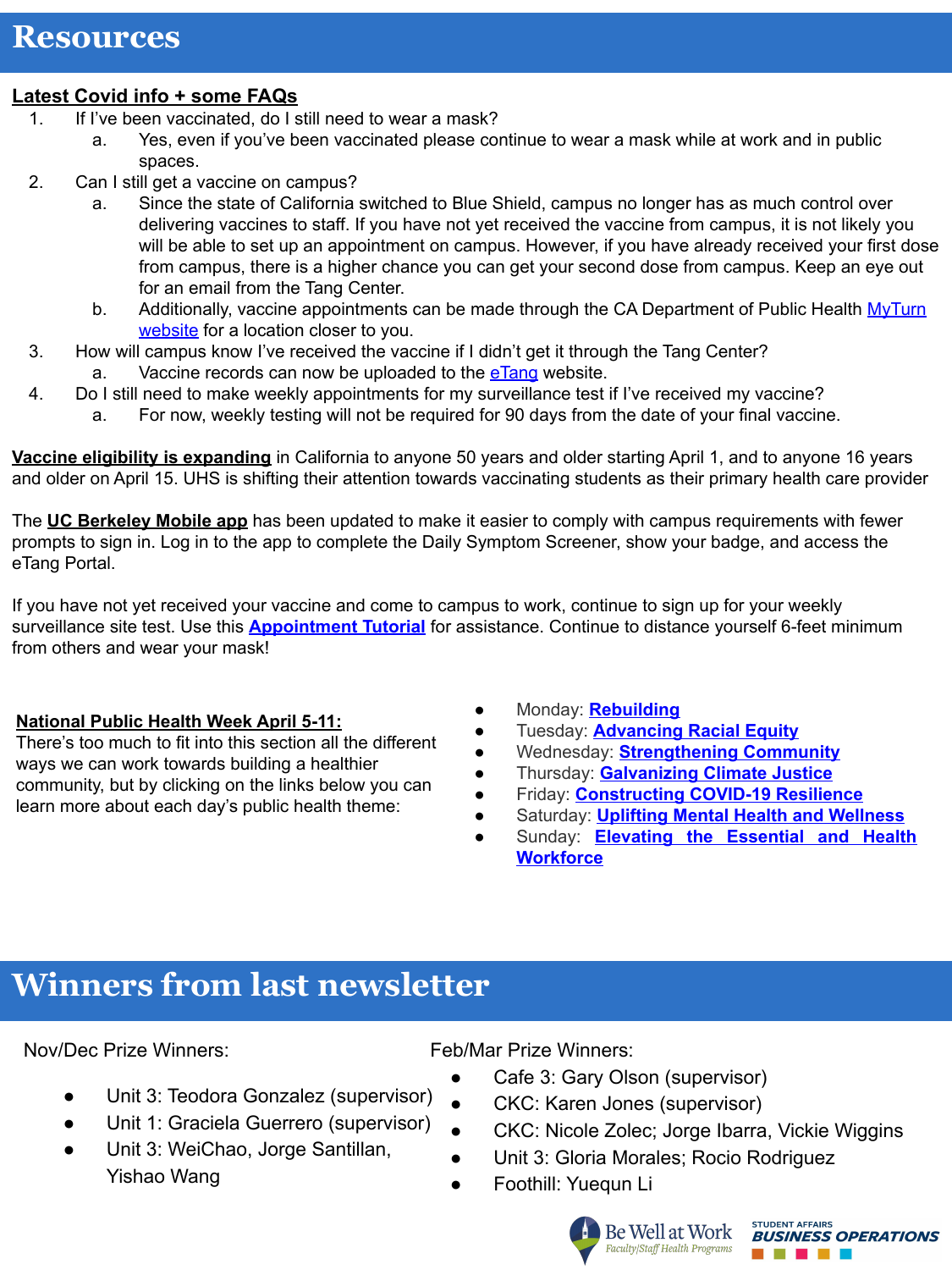# Be Well at Work Safe News **Estar Bien en el Trabajo: Noticias Seguras**

# **Foco de bienestar**

**El movimiento seguro de nuestros cuerpos en el trabajo a menudo depende de la cantidad de sueño profundo (o reparador) que podamos obtener por la noche y de nuestra capacidad para liberarnos rápidamente del estrés durante el día, mientras nos concentramos en la tarea que tenemos entre manos. A continuación se ofrecen algunos consejos sobre cómo mejorar su bienestar y estar más seguro en el trabajo.**

#### **Dormir**

Todos deberíamos aspirar a dormir de 7 a 9 horas cada noche. Según la Sleep Foundation, debes:

- Relájese al menos 30 minutos antes de acostarse: intente estirarse ligeramente, escuchar música suave o meditar. Evite las bebidas con cafeína, alcohol y comer demasiado tarde.
- Baje las luces de su dormitorio: atenúe las luces brillantes, cierre las cortinas y limite la televisión
- Evite el uso de teléfonos celulares, computadoras o tabletas antes de acostarse. Intente leer un libro o escribir en un diario.

#### **Respiración profunda**

El trabajo puede ser estresante en ocasiones y es importante saber cómo calmar la mente para evitar accidentes y posibles lesiones. La respiración profunda es una forma sencilla de ayudar a reducir la presión arterial, aumentar la "hormona del bienestar" de la dopamina y relajar el cuerpo en el momento. Cuando esté estresado, visualice esta sencilla técnica de Star Breath: **Inspire: 4 segundos; Sostener: 4 segundos; Exhalación: 8 segundos**

#### **Mindfulness en el trabajo**

Según el Greater Good Science Center, ser consciente en el trabajo te ayudará a disminuir tus errores y te ayudará a mantenerte más concentrado durante las horas punta. Pruebe una de estas prácticas para ayudarlo a ser más consciente en el trabajo:

- Evite la multitarea: trate de no hacer demasiadas tareas a la vez. Si puede, intente dedicar tiempo a una tarea, complete y luego pase a la siguiente. Escriba todas sus tareas del día si es útil y pida ayuda si se siente abrumado.
- 10 minutos antes del trabajo, pruebe la técnica Star Deeping Breathing.
- Haz una práctica de atención plena de un minuto a lo largo del día. Esto puede incluir respiración profunda o estiramientos ligeros. Estos descansos conscientes te ayudarán a mantenerte concentrado y te darán tiempo para asegurarte de que te sientes bien y listo para comenzar la siguiente tarea.

# **Foco de seguridad**

**¡Es la Semana Nacional de la Salud Pública 2021! Puede que estemos físicamente distantes el uno del otro, pero ahora es más importante que nunca estar juntos, por lo que el tema de 2021 es "Construyendo puentes para una mejor salud". Para obtener más información, consulte la sección Recursos.**

#### **Seguridad de almacenamiento**

Los espacios / salas de almacenamiento pueden abarrotarse rápidamente o causar peligros cuando los artículos no se almacenan correctamente. Tómese su tiempo para planificar el espacio para evitar frustraciones y / o lesiones en el futuro.

- Al abrir cajas, jaulas, etc., si hay clavos, asegúrese de quitarlos. No los doble.
	- Si trabaja con cajas de cartón, use una herramienta específica o algo similar, como unas tijeras, para deslizarse por la cinta. No fuerce la caja para abrirla con fuerza bruta.
- Guarde siempre los artículos pesados en los estantes inferiores, los artículos de peso medio a continuación y los artículos livianos en los estantes superiores
	- Cuando tenga acceso a los estantes superiores, use una escalera de tijera y úsela correctamente (no use cajas de caja que pueden no soportar mucho peso).
	- Asegúrese de tener 3 puntos de contacto mientras sube y baja por la escalera (es decir, dos manos y un pie o dos pies y una mano en la escalera).
	- No se pare en los 2 peldaños superiores de la escalera
- Elimine toda la suciedad, la grasa y la basura de inmediato para reducir el riesgo de incendio y disminuir las posibilidades de tener ratas y cucarachas.
- Asegúrese de que las bombillas tengan algún tipo de cubierta. Como precaución contra el fuego, no almacene ningún material a menos de 30 cm (12 pulgadas) de cualquier bombilla.
- Si recupera o guarda artículos de áreas donde no puede ver o alcanzar, use el equipo para ayudar o pida ayuda a otra persona si es necesario.
- Capacite al personal sobre dónde se deben almacenar los artículos y proporcione actualizaciones según sea necesario.



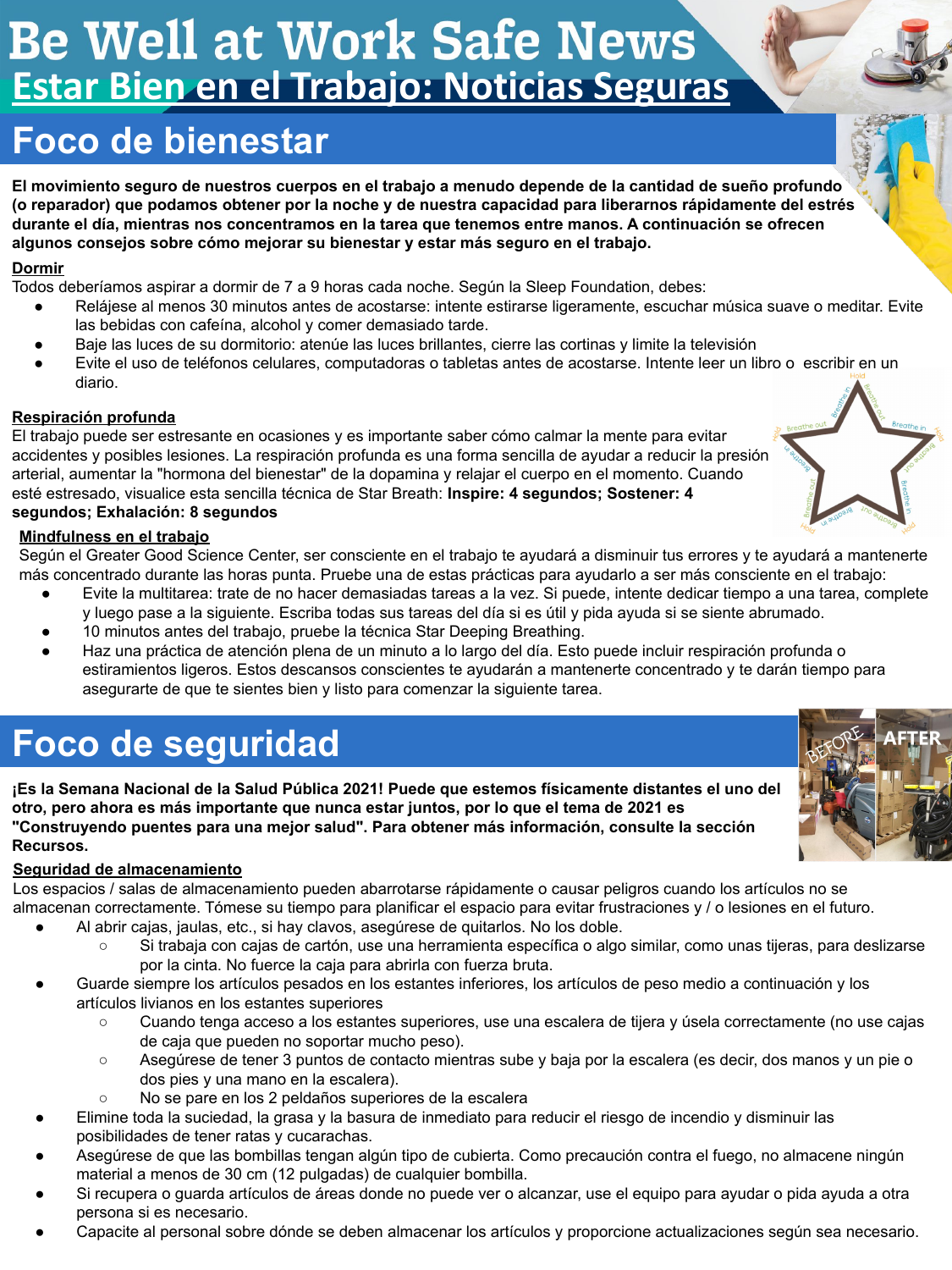# **Foco de ergonomía**

#### **Mecánica de transporte y elevación del cuerpo**

- Coloque los artículos livianos en los estantes superiores, los artículos de uso frecuente en los estantes entre los hombros y las rodillas y los artículos pesados en el piso o las contrahuellas.
- Use la escalera / taburete robusto provisto para colocar artículos livianos por encima de la altura de los hombros
- Baje el cuerpo doblando las rodillas / caderas y manteniendo la espalda recta
- Minimice la torsión y la flexión colocando los artículos a los que se accede con frecuencia en la parte delantera de las estanterías.
- Para un transporte más seguro y fácil de los artículos, utilice equipos de materiales manuales como carros, carretillas y plataformas rodantes.

# Examen **Nombre:**

#### **DIRECCIONES:**

Complete el cuestionario verbalmente en grupo, si es posible. Puede proyectar la versión electrónica con un proyector LCD y una computadora portátil, en lugar de imprimirla. Su Supervisor o Líder de Bienestar le enviará una foto del grupo a Stephanie Ngan del equipo del Boletín BWAW Safe: sngan@berkeley.edu o Cori Evans corievans@berkeley.edu.

#### **1. Coloque cajas y bolsas pesadas en los estantes superiores.**

- a. Verdadero
- b. Falso

#### **2. Al levantar y transportar artículos del área de almacenamiento, es mejor:**

- a. Use un carro, plataforma rodante o carretilla de mano
- b. Lleve artículos pesados solo con los brazos
- c. Deslízalas por el suelo mientras te inclinas hacia atrás.
- d. Todo lo anterior
- e. Ninguna de las anteriores

#### **3. Ha comenzado a notar que una de las áreas de almacenamiento se está llenando de cajas de cartón vacías, basura y manchas de grasa. Tu decides:**

- a. Informe a su supervisor
- b. Deje el espacio como está y continúe con su trabajo normal.
- c. Si hay suficiente tiempo, ayude llevando el cartón al área de reciclaje y solicite al personal asignado que ayude a limpiar el espacio.
- d. Opciones "a" y "c"

**4. Tengo prisa pero necesito algo en el estante superior. Solo voy a saltarme la escalera, ir de puntillas y tratar de llegar lo más alto que pueda.**

- a. Verdadero
- b. Falso

#### **5. Antes de acostarme, debería intentar hacer tres de las siguientes cosas:**

- a. Juega videojuegos, relájate 30 minutos antes de acostarte, evita el uso de teléfonos móviles
- b. Relájese 30 minutos antes de acostarse, baje las luces de la habitación, evite el uso de teléfonos móviles
- c. Beber cafeína, usar un teléfono celular para jugar, comenzar un nuevo proyecto

#### **6. La técnica Star Breath puede ayudarlo a mantenerse concentrado, calmado y reducir su estrés antes, durante y después del trabajo.**

- a. Verdadero
- b. Falso





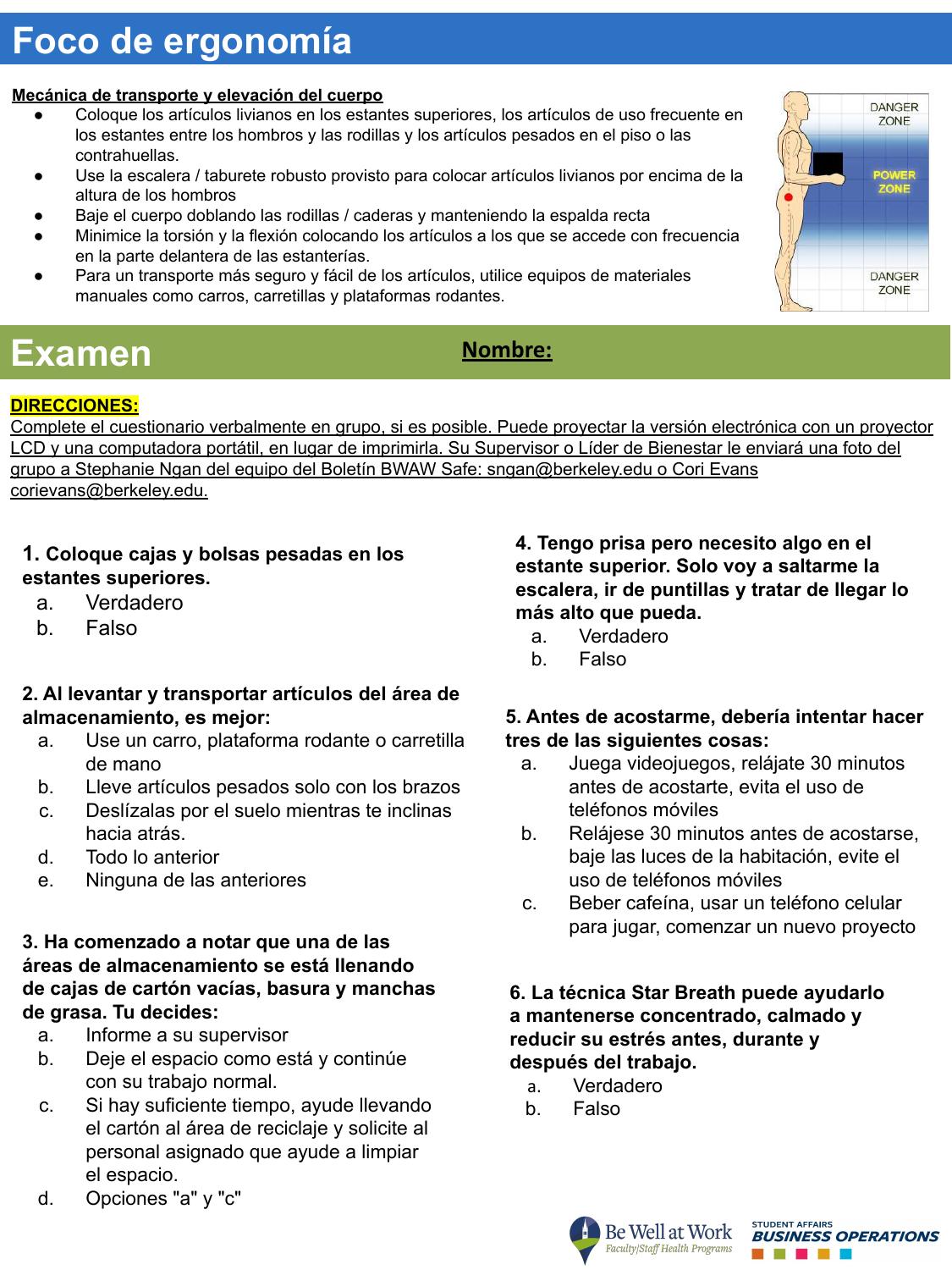#### **Información más reciente sobre Covid + algunas preguntas frecuentes**

- Si me han vacunado, ¿debo seguir usando una mascarilla?
	- Sí, incluso si ha sido vacunado, continúe usando una máscara en el trabajo y en los espacios públicos.
- ¿Todavía puedo vacunarme en el campus?
	- Desde que el estado de California cambió a Blue Shield, el campus ya no tiene tanto control sobre la entrega de vacunas al personal. Si aún no ha recibido la vacuna del campus, es poco probable que pueda programar una cita en el campus. Sin embargo, si ya recibió su primera dosis del campus, existe una mayor probabilidad de que pueda obtener su segunda dosis del campus. Esté atento a un correo electrónico del Tang Center.
	- Además, las citas para vacunas se pueden hacer a través del sitio web MyTurn del Departamento de Salud Pública de CA para encontrar un lugar más cercano a usted.
- ¿Cómo sabrá el campus que he recibido la vacuna si no la obtuve a través del Centro Tang? Los registros de vacunas ahora se pueden cargar en el sitio web de eTang.
	- ¿Debo hacer citas semanales para mi prueba de vigilancia si he recibido mi vacuna?
		- Por ahora, no se requerirán pruebas semanales durante 90 días a partir de la fecha de su vacuna final.

La elegibilidad para vacunas se está expandiendo en California para cualquier persona de 50 años o más a partir del 1 de abril, y para cualquier persona de 16 años o más el 15 de abril. UHS está cambiando su atención hacia vacunar a los estudiantes como su proveedor de atención primaria de salud.

La aplicación UC Berkeley Mobile se ha actualizado para que sea más fácil cumplir con los requisitos del campus con menos indicaciones para iniciar sesión. Inicie sesión en la aplicación para completar el Examen diario de síntomas, mostrar su insignia y acceder al Portal eTang.

Si aún no ha recibido su vacuna y viene al campus a trabajar, continúe inscribiéndose para su prueba semanal del sitio de vigilancia. Utilice este Tutorial de citas para obtener ayuda. ¡Continúe a una distancia mínima de 6 pies de los demás y use su máscara!

#### **Semana Nacional de Salud Pública del 5 al 11 de abril:**

Hay demasiado para incluir en esta sección todas las diferentes formas en que podemos trabajar para construir una comunidad más saludable, pero al hacer clic en los enlaces a continuación, puede obtener más información sobre el tema de salud pública de cada día:

- Lunes: Reconstrucción
- Martes: Promoción de la equidad racial
- Miércoles: Fortalecimiento de la comunidad
- Jueves: Galvanizando la justicia climática
- Viernes: Construyendo la resiliencia del COVID-19
- Sábado: Salud y bienestar mental edificantes
- Domingo: Elevación de la fuerza laboral esencial y de salud

## **Ganadores del último boletín**

Nov/Dec Prize Winners:

- Unit 3: Teodora Gonzalez (supervisor)
- Unit 1: Graciela Guerrero (supervisor)
- Unit 3: WeiChao, Jorge Santillan, Yishao Wang

#### Feb/Mar Prize Winners:

- Cafe 3: Gary Olson (supervisor)
- CKC: Karen Jones (supervisor)
- CKC: Nicole Zolec; Jorge Ibarra, Vickie Wiggins
- Unit 3: Gloria Morales; Rocio Rodriguez
- Foothill: Yuequn Li



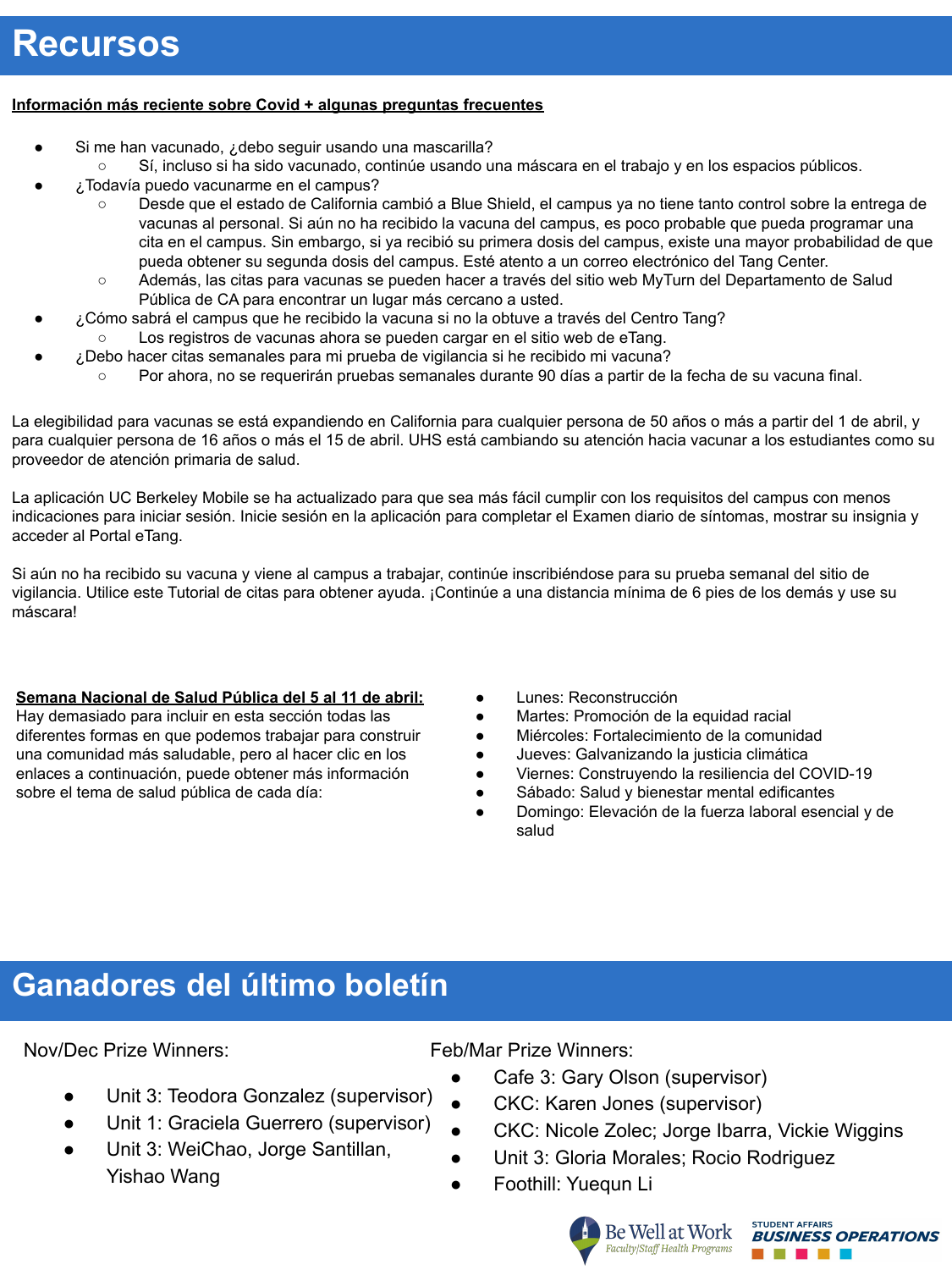# **Be Well at Work Safe News** 做好工作**:** 安全新闻

## 健康聚光灯

在工作中安全地移动身体通常取决于我们在晚上能够获得的深度(或宁静)睡眠量, 以及全天快速释放压力, 同 时专注于手头工作的能力。这里有一些技巧,可帮助您改善工作环境并更安全地工作。

#### 睡觉

我们每个人的目标应该是每晚睡7到9个小时。根据睡眠基金会的说法,您应该:

- 至少在睡前30分钟放松一下-尝试轻微伸展运动, 听轻音乐或冥想。避免与咖啡因, 酒精一起喝酒, 也不要太晚(食。
- 降低卧室的灯光-调暗明亮的灯光, 关闭阴影并限制电视
- 避免在睡觉前使用手机, 计算机或平板电脑-尝试读一本我们写在日记里的书。

#### 深呼吸

工作有时可能会感到压力,重要的是要知道如何使自己的心情平静下来,这样可以避免发生事故和潜 在的伤害。深呼吸是一种简单的方法,可帮助您降低血压,增加多巴胺"感觉良好的荷尔蒙"并立即使您 的身体放松。当您感到压力时,请看一下这种简单的"星际呼吸"技术:呼吸时间:4秒;保持:4秒;吐气 :8秒

#### 工作正念

根据美国大中华医学中心的说法,在工作中保持专心有助于减少错误,并在忙碌的时候更加专注。请尝试以下一种方法,以帮 助您在工作时更加专心:

- 避免多任务处理-尝试一次不要执行太多任务。如果可以, 请尝试在一项任务上花费时间, 完成后再转到下一项。如 果有帮助,请写下当天的所有任务,如果感到不知所措,请寻求帮助。
- 上班前10分钟, 尝试"星际深呼吸"技术。
- 全天进行一分钟的正念练习。这可能包括深呼吸或轻度拉伸。这些细心的休息将有助于您保持专注,并让您有时间 确保自己感觉良好并准备好开始下一个任务。

# 安全焦点

这是2021年的全国公共卫生周!我们之间可能彼此相距遥远, 但是现在聚在一起比以往任何时候都更加<mark>.</mark> 重要,因此**2021**年的主题是**"**架起通往更健康的桥梁**"**。有关更多信息,请参见参考资料部分。

#### 储存安全

如果存储不正确, 存储空间/房间可能会很快变得人满为患或造成危险。请花一些时间来规划空间, 以免将来 感到沮丧和/或受伤。

- 打开箱子, 板条箱等 时, 如果有钉子, 请确保将其卸下。不要弯腰。
	- 如果要使用纸板箱,请使用专用工具或类似剪刀之类的工具在胶带上滑动。不要用蛮力强行打 开纸板箱。
- 始终将重物品放在底部架子上, 然后将中等重量的物品放在 顶部架子上
	- 在进入顶层架子时, 请使用梯子并正确使用它(不要使用重量可能不大的箱形板条箱)。
	- 上下移动梯子时, 请确保有3个接触点(即两只手和一只脚或两只脚和一只手在梯子上)。
	- 不要站在梯子的 顶部2个梯级上
- 立即清除所有 污垢, 油脂和垃圾, 以减少火灾危 险, 并减少老鼠和 蟑螂的发生。
- 确保灯泡有某种盖子。 为了防止火灾, 请勿在任何灯泡的 12英寸范围内存放任何材料。
- 如果从看不见或触及不到的地方取回或放回物品。请在必要时使用设备协助或要求其他人帮助。
- 培训工作人员应将物品存储在何处,并根据需要提供更新。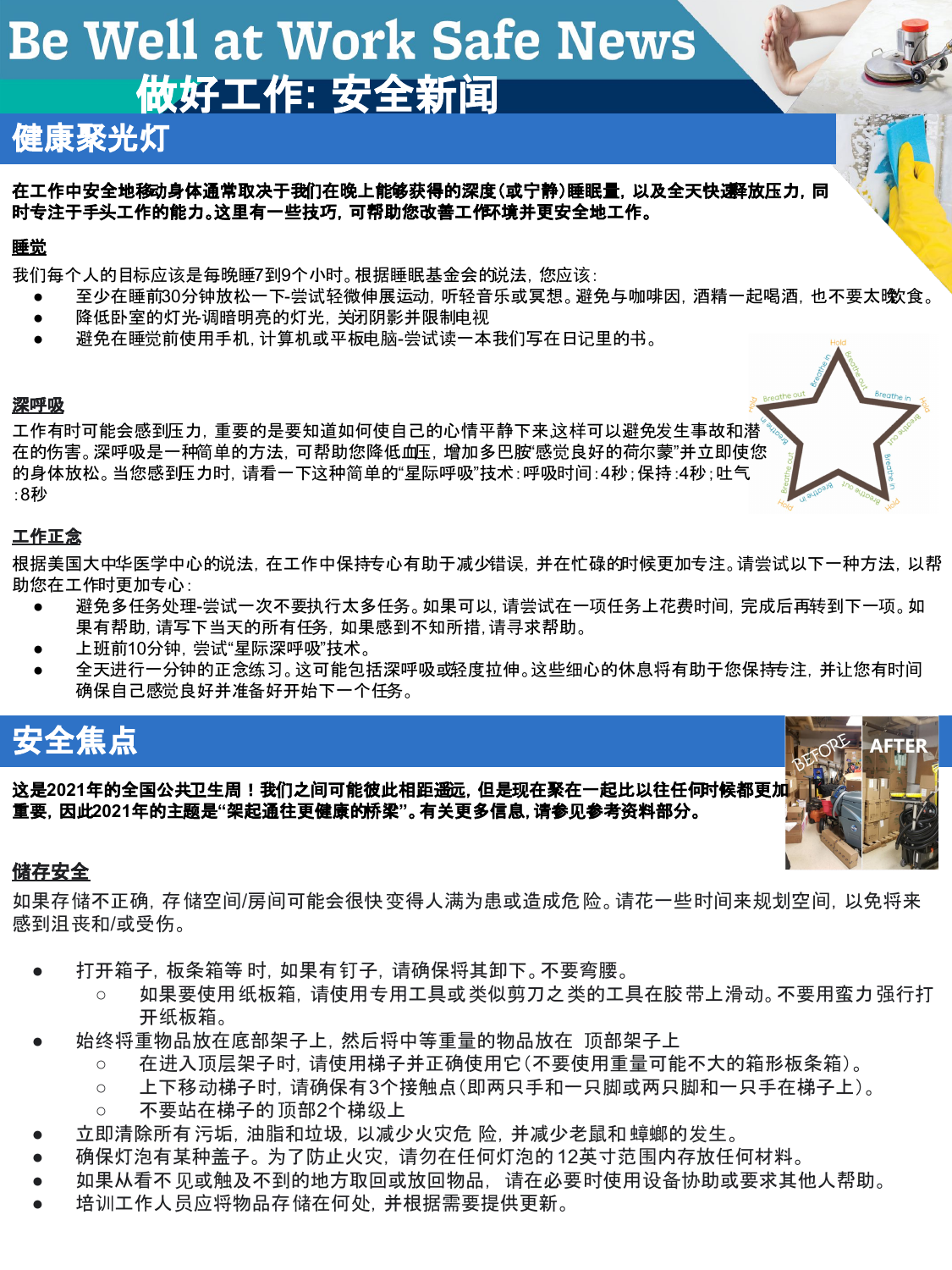## 人机工程学聚光灯

#### 搬运和举起身体力学

- 将轻质物品放在顶部架子上,将常用物品放在肩膀 /膝盖之间的架子上,将重物 放在地板或立管上
- 使用提供的坚固梯子/阶梯凳将轻便物品放在肩膀高度以上
- 弯曲膝盖/臀部并保持背部挺直, 降低身体
- 通过将经常使用的物品放在 搁架单元的前部来最大程度地减少扭曲和弯曲
- 为了更安全/更轻松地运输物品,请使用手动物料设备,例如手推车,手推车和 手推车



## 测验 姓名:

### 方向:

如果可能,请以小组的形式一起完成测验,您可以使用LCD投影仪和笔记本电脑投影电子版,而不必将其打 印出来。您的主管或健康 负责人将通过电子邮件将小组的照片发送给BWAW安全通讯小组的Stephanie Ngan:sngan@berkeley.edu或Cori Evans corievans@berkeley.edu。

#### **1.** 将沉重的箱子和袋子放在最上面的架子上。

- a. 真的
- b. 错误的

#### **2.** 从存储区域提起和搬运物品 时,最好执行以下操 作:

- a. 使用手推车,小推车或手推车
- b. 仅用手臂携带重物
- c. 沿着地板滑动,同时向后弯曲
- d. 上述所有的
- e. 以上都不是

#### **3.** 您已经开始注意到其中一个存 储区已满是空 的纸板箱,垃圾箱和油 腻的地方。您决定:

- a. 通知您的主管
- b. 保留空间,继续进行正常工作
- c. 如果有足够的时间,请通过将纸板搬到回 收区进行帮助,并请指派的人员帮助清理 空间
- d. 选项" a"和" c"

#### **4.** 我很着急,但我需要在 顶层架子上放一些东 西。我只是跳过阶梯,**tip**起脚尖,尽力而为。

- a. 真的
- b. 错误的

#### **5.** 睡觉之前,我应该尝试执行以下三个操作:

- a. 玩视频游戏,就寝前30分钟放松身心,避 免使用手机
- b. 睡前30分钟放松一下,降低房 间的灯光, 避免使用手机
- c. 喝咖啡因,用手机玩游 戏,开始一个新项 目

#### **6.** 星呼吸技术可以帮助您在工作之前,期 间 和之后保持专注,平静并减轻压力。

- a. 真的
- b. 错误的